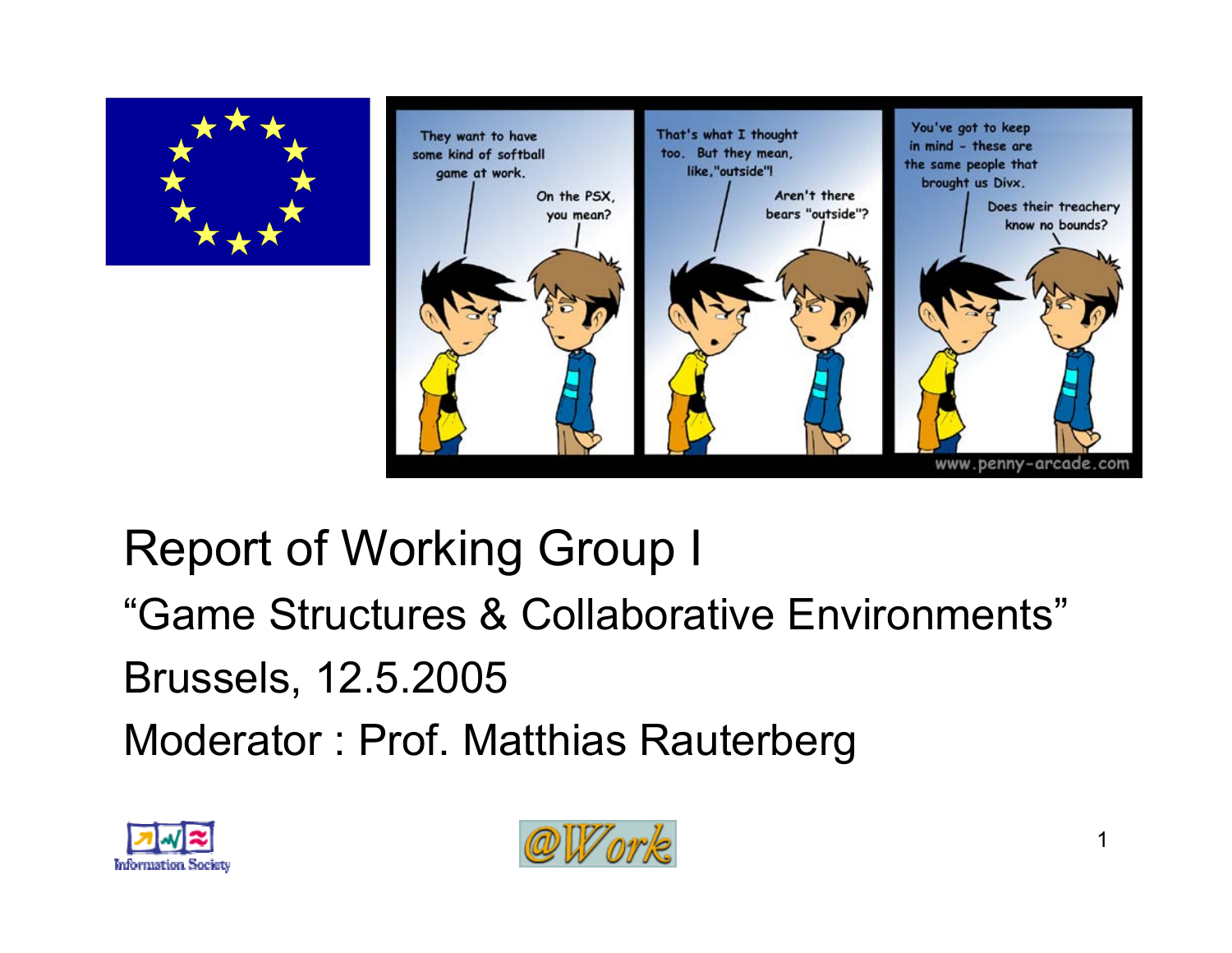### Cluster : JOY FACTOR

M. Rauterberg, H. Diener (& E. Leibbrand)

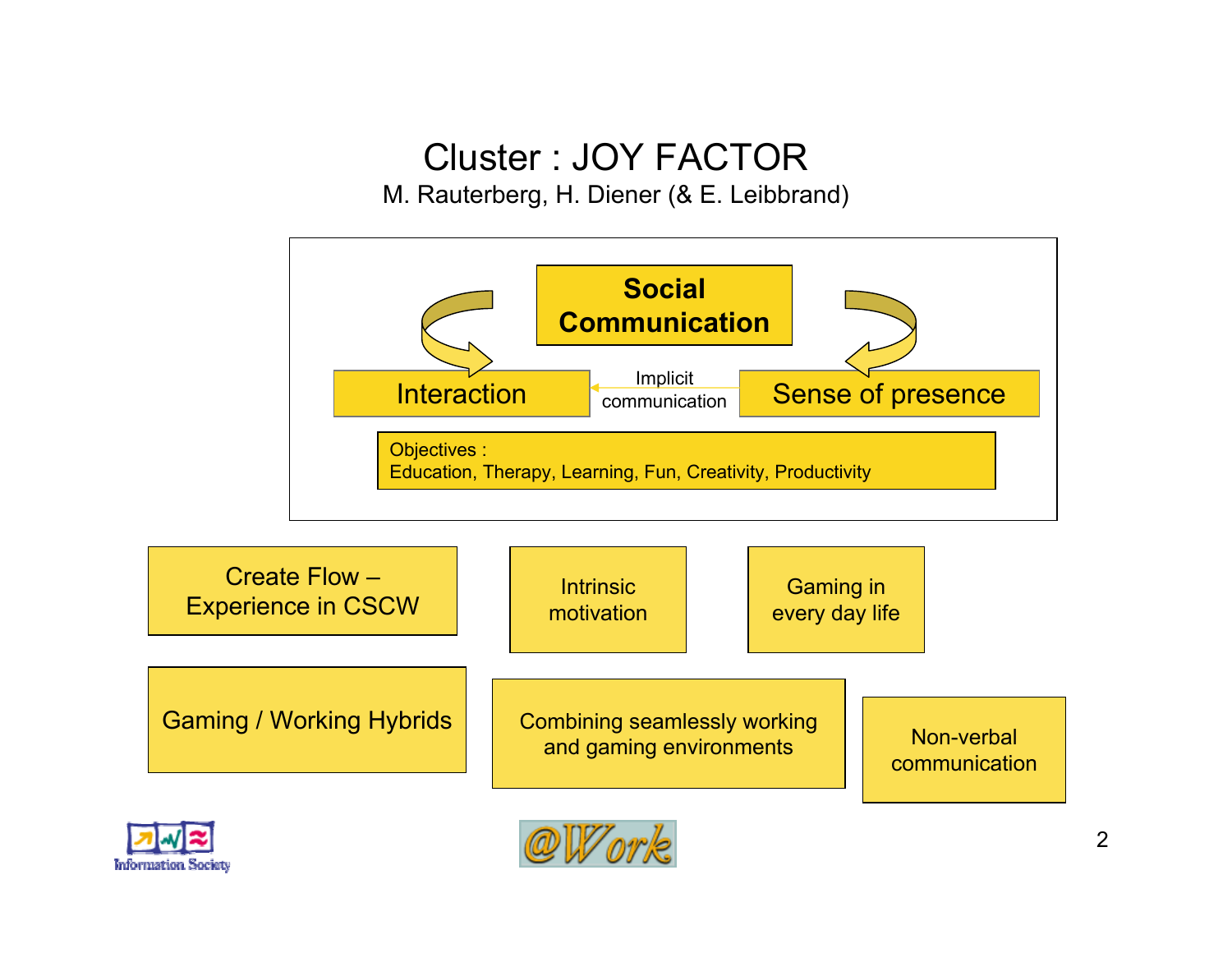### Cluster : JOY FACTOR M. Rauterberg, H. Diener (& E. Leibbrand)

**Short term goals :** 

- Learning along the process
- $\blacksquare$  Production with fune.g. Adventure game as production tool for
- text documents (e.g. proposals)

Medical applications (e.g. diagnosis)

Cooking (e.g. inventing new recepies)

- $\blacksquare$  full body activation and engagement
	- e.g. shared audiospace for  $\approx$  $\rightarrow$  discussions during walking
		- video conference
			- audioconference meetings

### **Long term goals :**

- П Management style
- $\blacksquare$ Knowledge management
- $\blacksquare$ People empowerment
- $\blacksquare$ Smell technologies





extrinsic motivation





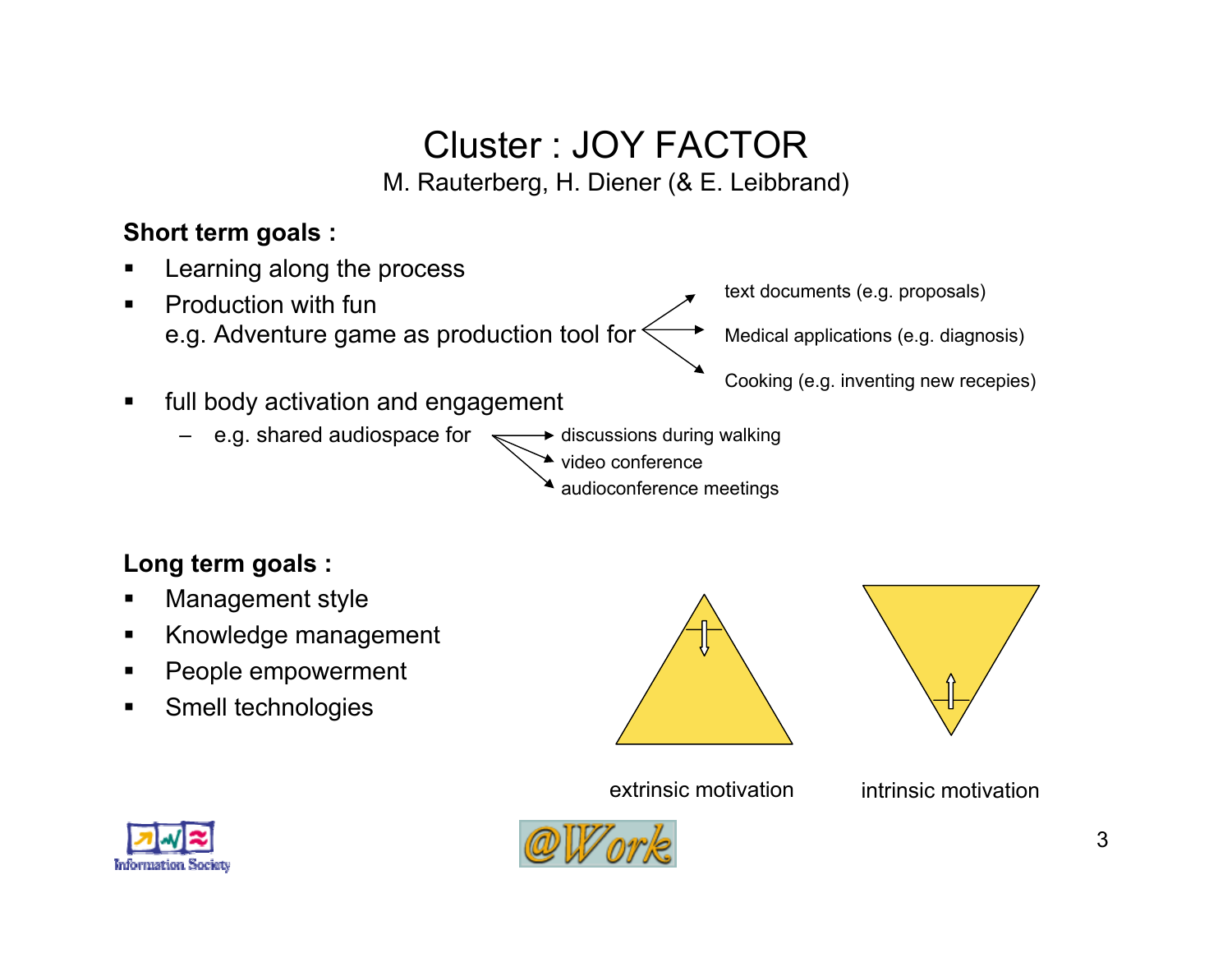### Cluster : DEVELOPMENT

M. Masuch, H. Heinzel, M. Janusch

Develop « soft » components of collaboration liketrustbuilding and link to technology

Scalable game development **architecture** Using the same environment for novice and professional users

Next Generation : middleware tools

Next Generation : system architecture

 How to mediatefunctionality ? Games versus CSCW



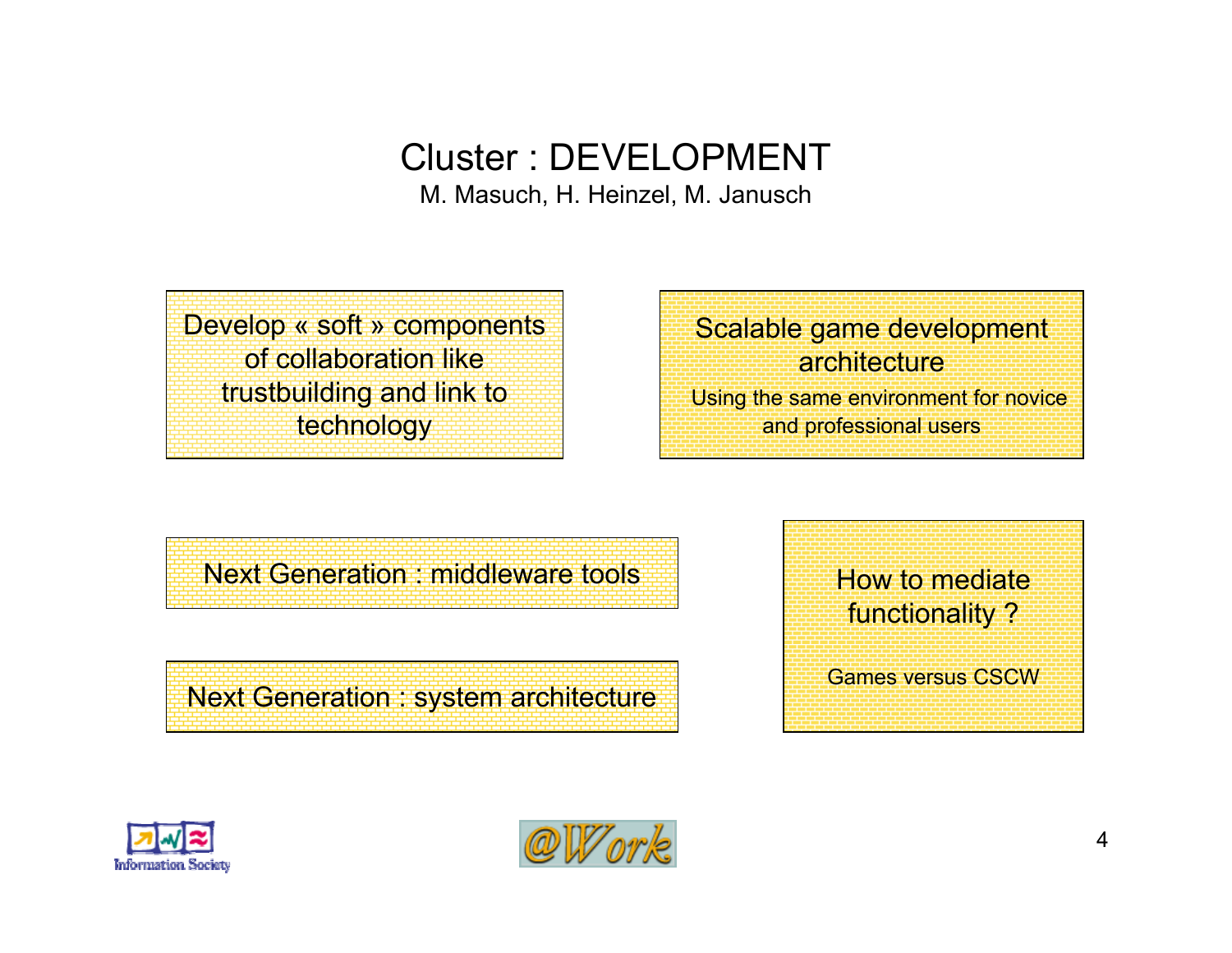# Cluster : DEVELOPMENT

M. Masuch, H. Heinzel, M. Janusch

#### **Short-term goals**

- Rapid game prototyping
	- $\rightarrow$  fostering the transformation of ideas into games
- Distributed authoring of virtual environments
- Collaboration of virtual teams in asset production process
- Game development as a collaborative game

#### **Long-term goals**

- Bring new game design ideas into the game industry
	- $\rightarrow$  preserve « soft skills » in the collaboration
- Configurability / adaptability of tools by end users
	- $\rightarrow$  enabling end users to become developer



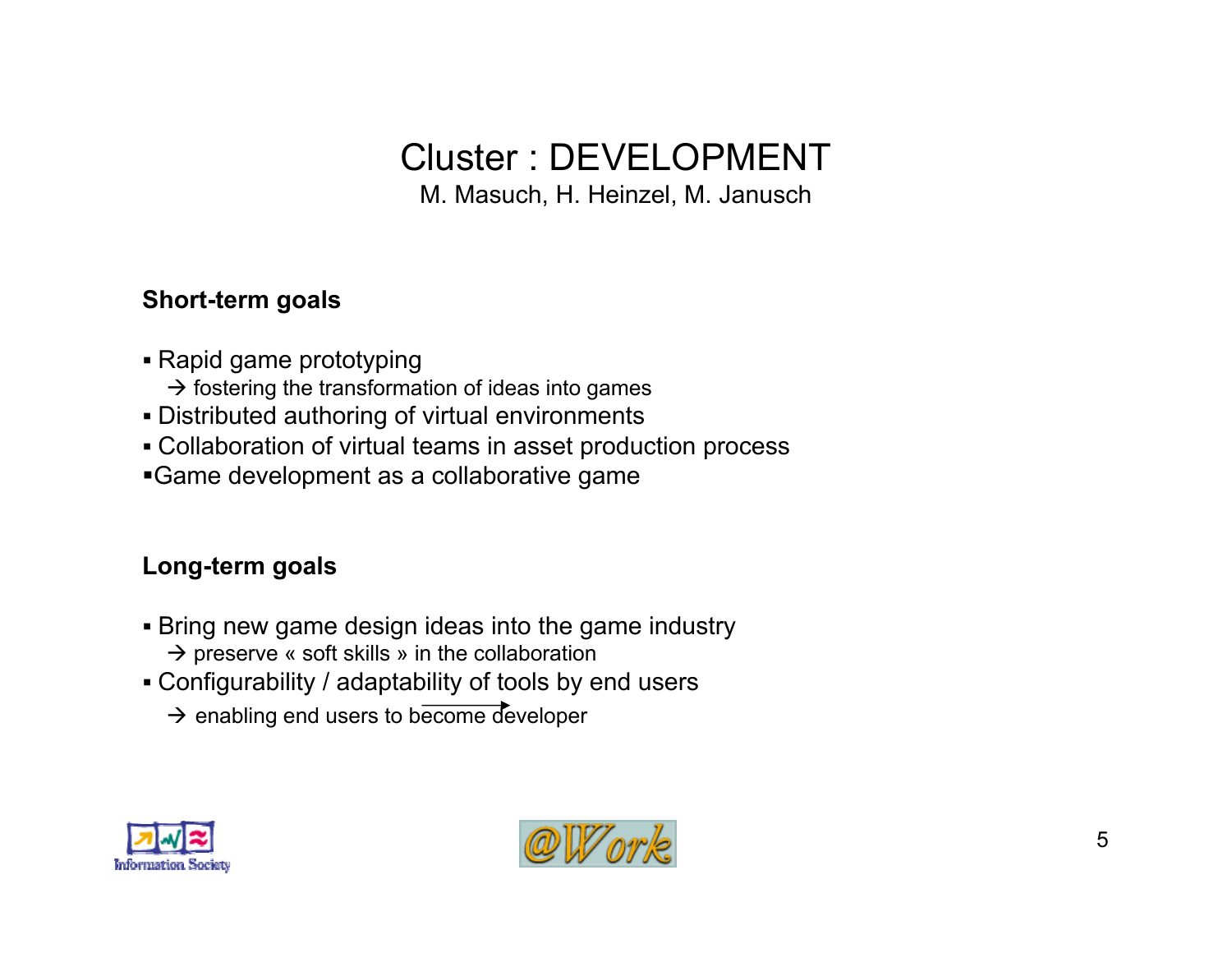### Cluster : SYSTEM CHARACTERISTICS

M. Masuch, H. Heinzel, M. Janusch

|                                                          |                                               | <b>Biology &amp; Games</b>               |
|----------------------------------------------------------|-----------------------------------------------|------------------------------------------|
|                                                          | <b>Game rules definition</b><br><b>Versus</b> | <b>•Games training users'</b><br>biology |
| <b>Cognitive aspects</b><br>of games                     | working task<br>fulfilment                    | •Nature inspiring systems                |
| What can be build with an MMOG?<br>(virtual environment) |                                               | Enabling<br>Technologies                 |



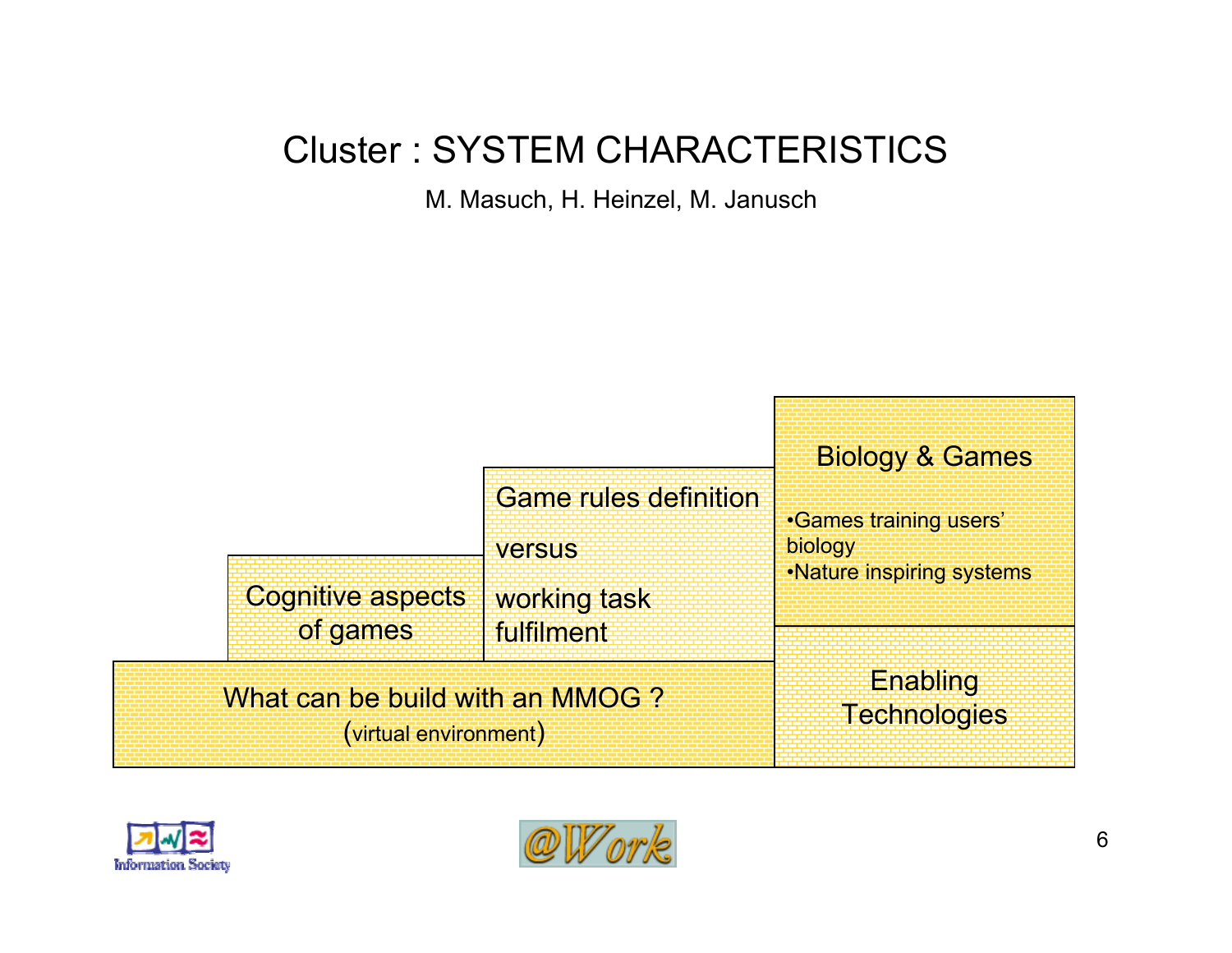### Cluster : SYSTEM CHARACTERISTICS

M. Masuch, H. Heinzel, M. Janusch

#### **Short-term goals**

- media and content creation
- $\rightarrow$  What could be the added value of game technologies
- bio feedback from games
- flexibility of interaction with/via system

#### **Long-term goals**

- handling of increased complexity
- $\rightarrow$  Self adapting; standards for integration
- seamless integration of different technologies
- dynamic / flexible system structures



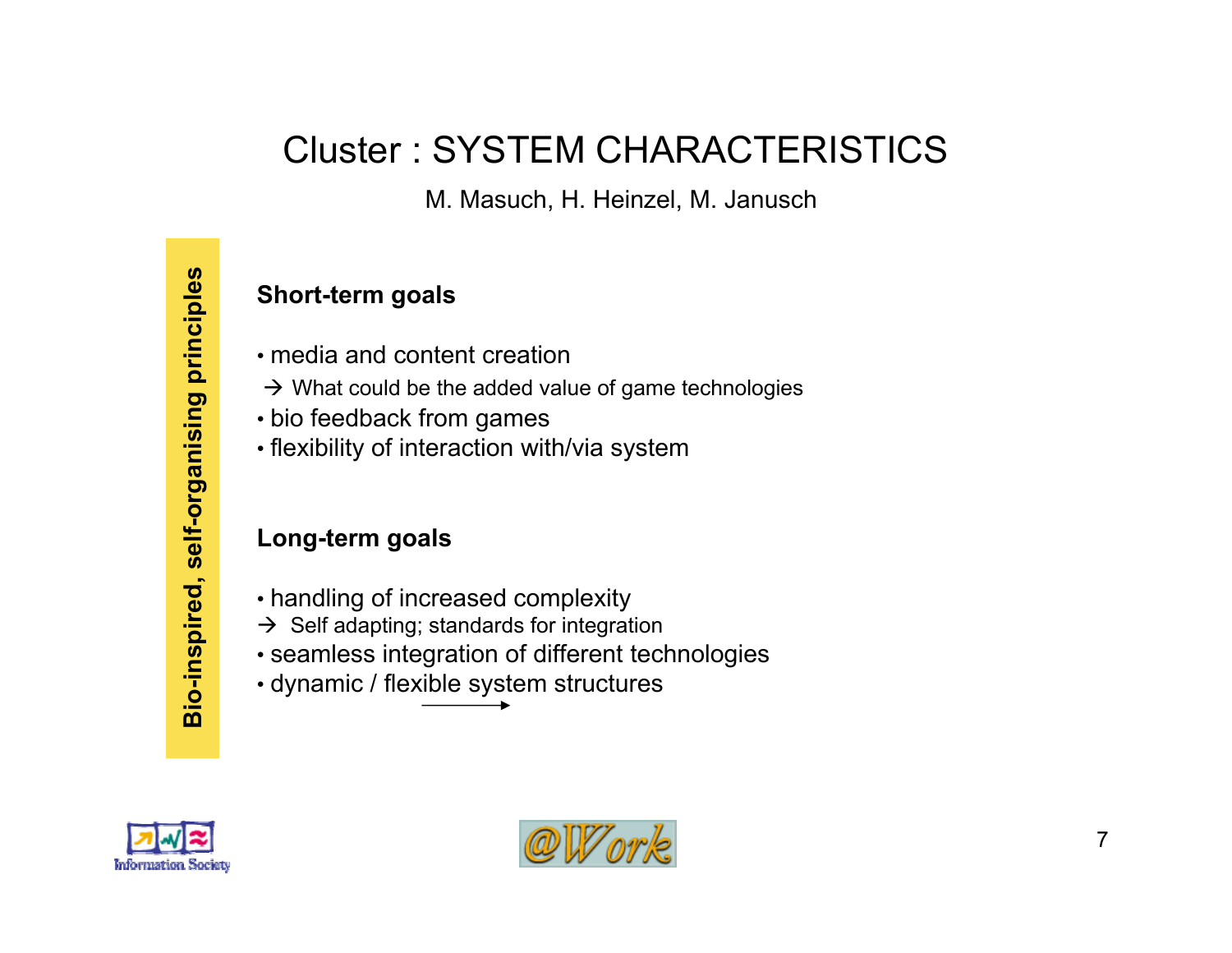## Cluster : COLLABORATION

Sergey K., Richard W., Jens E.

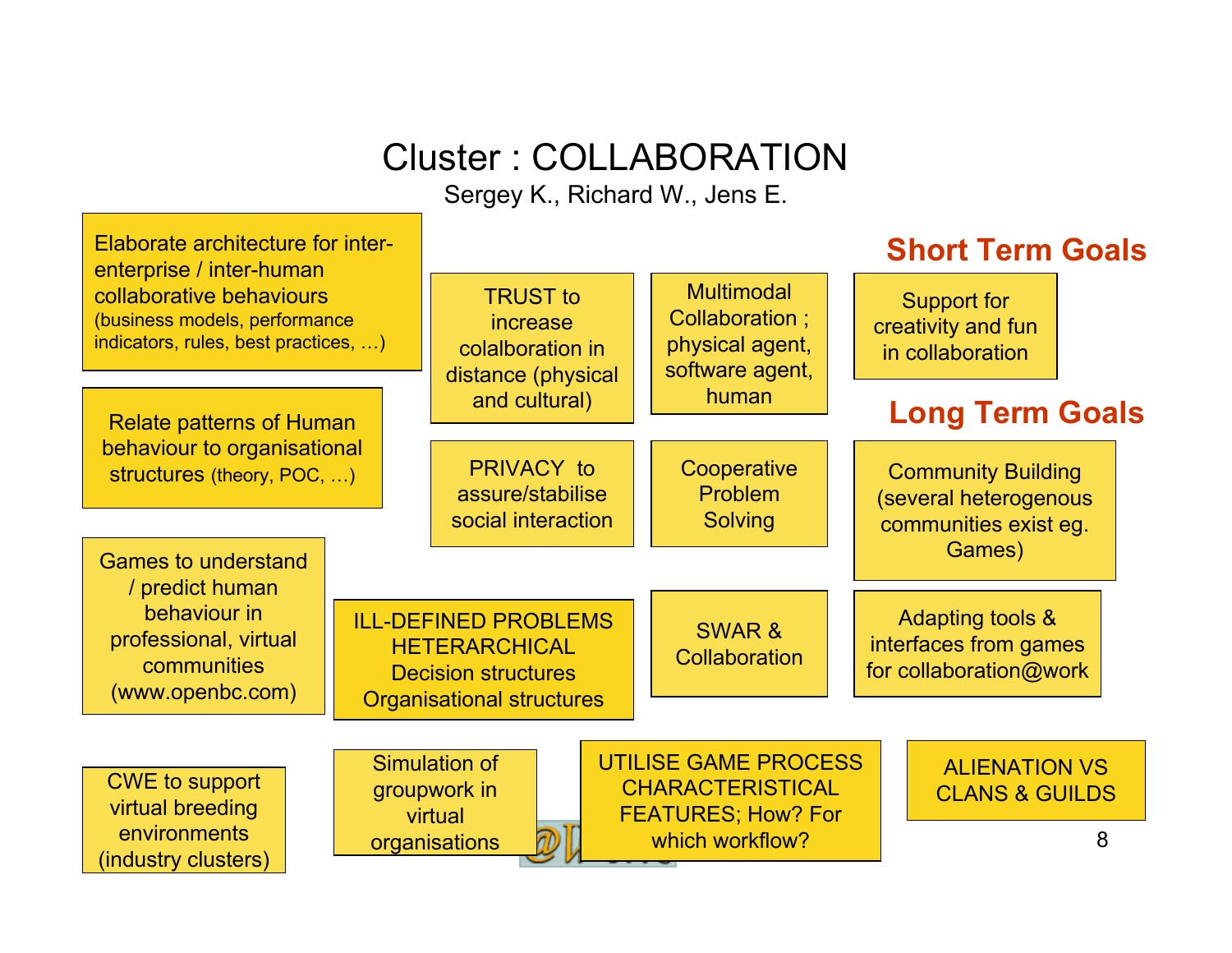### Cluster : Context Awareness & Analysis

#### Christina, Boriana, Karoly, M. Chalmers